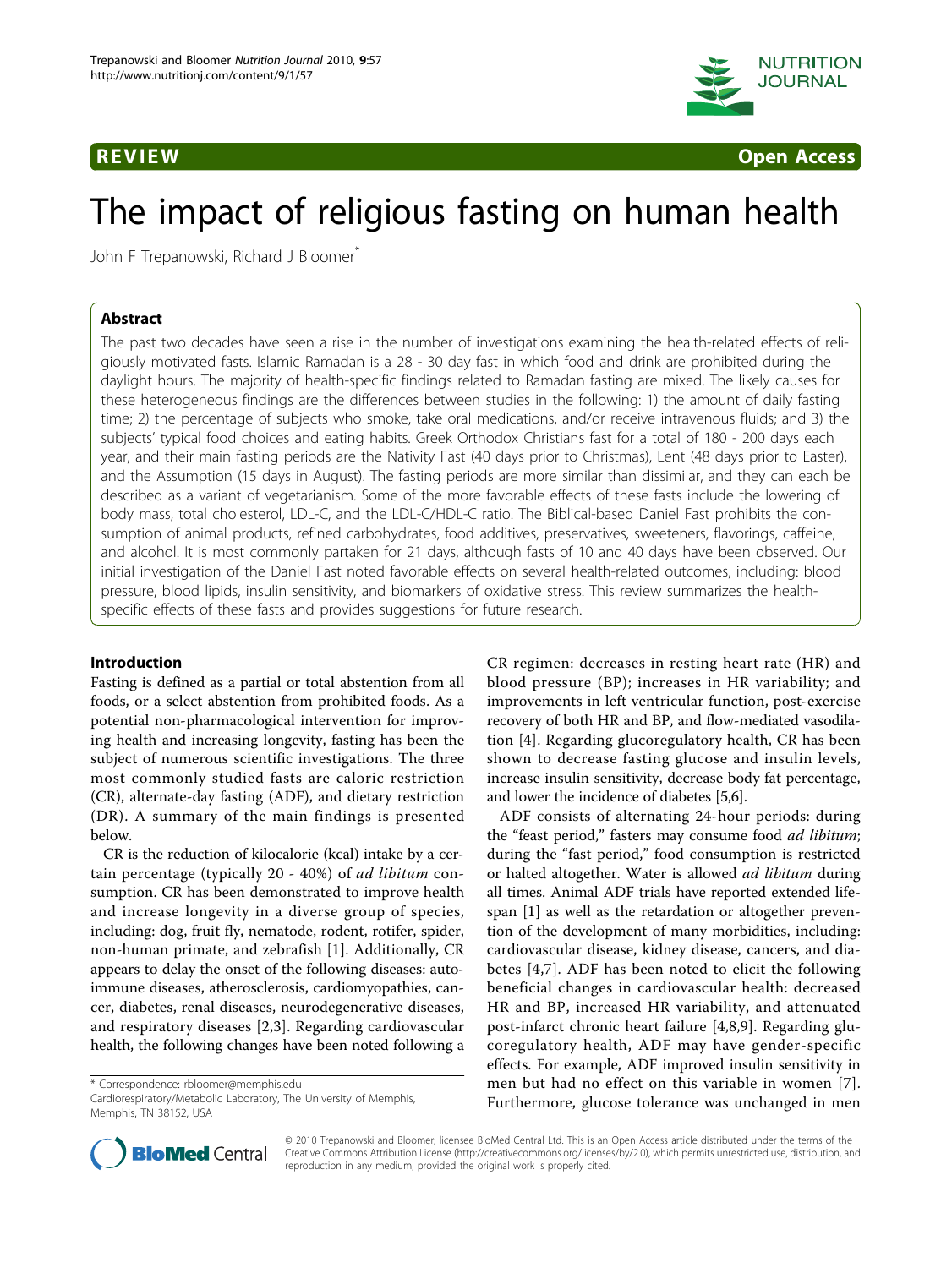partaking in an ADF regimen, but women partaking in the same regimen experienced impaired glucose tolerance [[7\]](#page-7-0).

DR is a reduction of one or more components of dietary intake (typically macronutrients) with minimal to no reduction in total kcal intake. Research suggests that neither carbohydrate restriction nor lipid restriction extend life [[10](#page-7-0)]. On the other hand, protein restriction increases maximum lifespan by roughly 20% [[11\]](#page-7-0), and this extension of life may be solely due to the reduction of the amino acid methionine [\[12](#page-7-0)]. These findings are in reference to animals, so further work involving human test subjects is necessary before firm conclusions can be made.

While religious fasts are partaken primarily for spiritual purposes, they also have the potential to greatly affect one's physical health. Accordingly, the health effects of religious fasting have recently been the subject of scientific inquiry, with most of the research being performed in the last two decades. The following religious fasting periods are featured in this review: 1) Islamic Ramadan; 2) the three principal fasting periods of Greek Orthodox Christianity (Nativity, Lent, and the Assumption); and 3) the Biblical-based Daniel Fast. The reason for the inclusion of these specific forms of religious fasts and the exclusion of others is that, to our knowledge, these are the only fasts about which scholarly research has been performed that explicitly detailed the subjects' dietary intake and health-related outcomes. Specifically, this review will examine the effects of these fasts on energy and nutrient intake, anthropometry, hematometry, blood pressure, and other health-related biomarkers. This paper concludes with a summarization of the findings and suggestions for future research.

## Ramadan

Each year, millions of Muslims refrain from eating or drinking from sunrise (Sahur) to sunset (Iftar) during the holy month of Ramadan, which lasts between 28 and 30 days. Thus, Ramadan fasting is similar to ADF, because both fasts incorporate feast periods and fast periods. The feast periods and fast periods of Ramadan fasting are each 12 hours in length on average [[13\]](#page-7-0), which amounts to half of the 24-hour length for both the feast periods and fast periods of ADF. Another important difference between the two forms of fasting is that fluid intake is forbidden during the fast periods of Ramadan, whereas it is permitted at all times under an ADF protocol.

The common dietary practice of Ramadan fasting is to consume one large meal after sunset and one lighter meal before dawn [[14\]](#page-7-0), but some Muslims consume an additional meal before sleeping [[15](#page-7-0)]. Muslims consume a greater variety of foods during Ramadan compared with the rest of the year [[16](#page-7-0)]. Also, sugary foods and drinks are consumed more frequently during Ramadan [[17\]](#page-7-0).

Upon reaching puberty, all healthy Muslims are required to partake in the fast. Individuals who are sick, traveling, pregnant, breast-feeding, menstruating, or debilitated are exempt from fasting [[18](#page-7-0),[19\]](#page-7-0). However, many Muslims who are eligible for exemption choose to fast nonetheless [\[20\]](#page-7-0).

Due to the fact that the Islamic calendar (Hijra) is a lunar calendar, the first day of Ramadan advances 11 days each year in relation to the Gregorian calendar. Consequently, Ramadan falls on different parts of the seasonal year over a 33-year cycle. This seasonal shift dramatically impacts the amount of daily fasting time that occurs in any given location. Moreover, a location's latitudinal distance from the equator also substantially impacts daily fasting time. While the average fast period during Ramadan is 12 hours in length [\[13](#page-7-0)], it can be as long as 22 hours in polar regions during summertime [[21\]](#page-7-0). Fortunately, Muslims living in such regions are permitted to adopt the fast period of either Mecca or the nearest temperate location [\[21\]](#page-7-0).

The variability in daily fasting time is one of several confounding variables that influence the effect of Ramadan fasting on health-related biomarkers. Other confounding variables include smoking status, medication, diet, and cultural habits [[22](#page-7-0)-[24\]](#page-7-0). Smoking is forbidden during the daylight hours of Ramadan; therefore, a subject population containing a large percentage of smokers could conceivably experience changes in health-related biomarkers simply by virtue of smoking less. This latter point similarly applies to a subject population containing a large percentage of people taking oral medications and/or intravenous fluids, as their usage is also disallowed during the daylight hours of Ramadan [[22\]](#page-7-0). Regarding diet, energy intake during Ramadan has been reported to increase in Saudi Muslims and decrease in Indian Muslims; these discrepant findings are believed to be due to the differences in food choices between the groups [[24\]](#page-7-0).

Few definitive conclusions can currently be made regarding the effects of Ramadan fasting on human health, because the collective body of research has noted mostly heterogeneous findings regarding both dietary intake and health-related outcomes. The above-listed confounding variables in studies of Ramadan fasting particularly the dietary norms of the subjects - are likely the main causes of these heterogeneous findings.

As mentioned above, the majority of findings related to energy and macronutrient intake during Ramadan fasting are mixed. A summary of available findings pertaining to daily energy intake as well as the percentage intake of carbohydrate, protein, and fat is presented in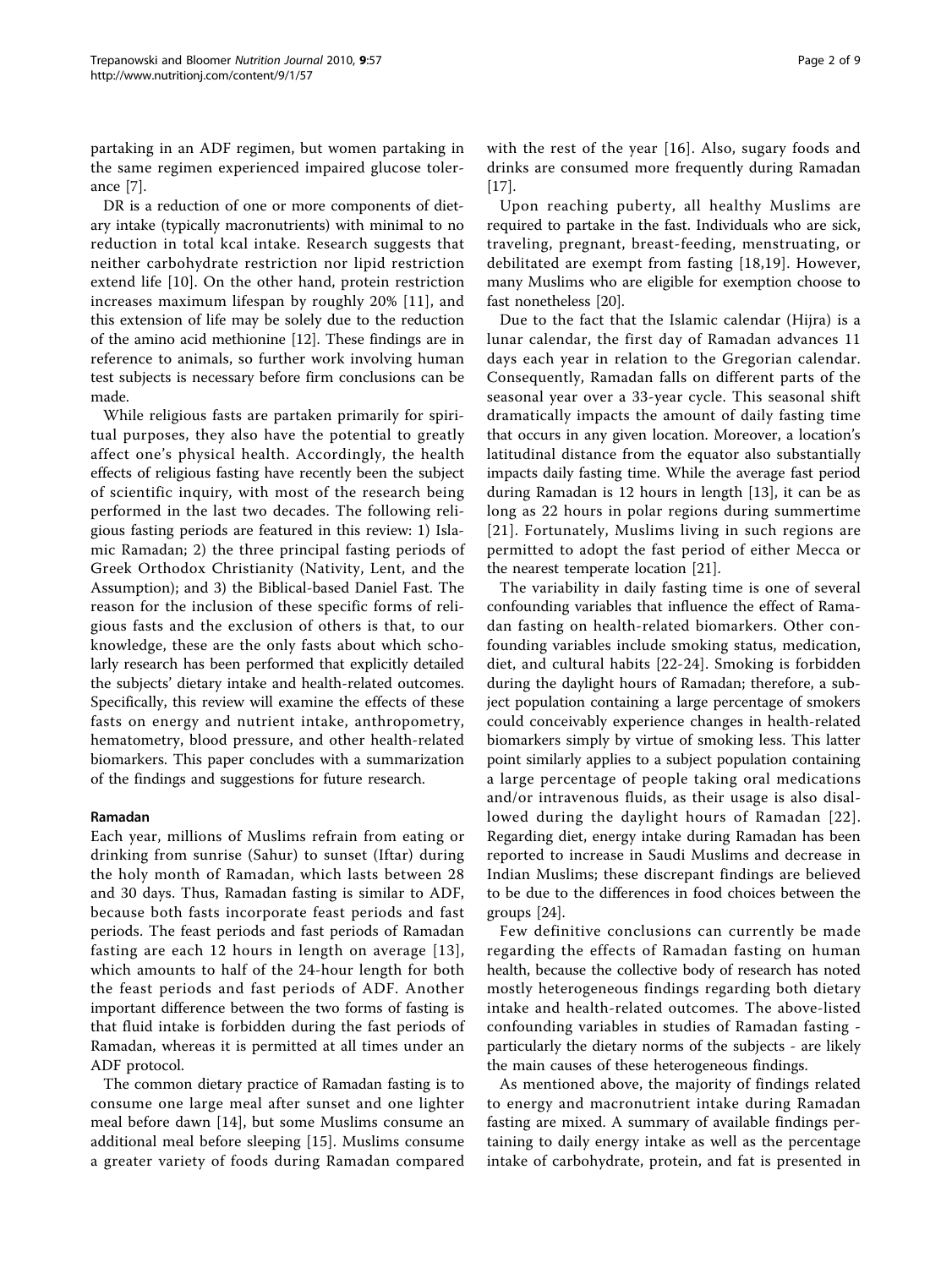| Outcome          | Reference       | Subjects   | <b>Effect</b>                  |
|------------------|-----------------|------------|--------------------------------|
| Energy (kcal)    | Adlouni [25]    | 32 M       | ↑                              |
|                  | Kassab [51]     | 44 W       | 1                              |
|                  | Lamine [52]     | 9 M & 21 W | ↑                              |
|                  | Rakicioğlu [27] | 21 W       | $\leftrightarrow$ <sup>2</sup> |
|                  | Al-Hourani [53] | 57 W       | $\leftrightarrow$              |
|                  | El Ati [24]     | 16 W       | $\leftrightarrow$              |
|                  | Ibrahim [14]    | 9 M & 5 W  | $\leftrightarrow$              |
| Carbohydrate (%) | Adlouni [25]    | 32 M       | ↑                              |
|                  | Al-Hourani [53] | 57 W       | $\leftrightarrow$              |
|                  | Bouhlel [33]    | 9 M        | ↓                              |
|                  | El Ati [24]     | 16 W       | ↓                              |
|                  | Maughan [28]    | 59 M       | ↓                              |
|                  | Rakicioğlu [27] | 21 W       | ↓                              |
| Protein (%)      | Adlouni [25]    | 32 M       | ↑                              |
|                  | El Ati [24]     | 16 W       | $\uparrow$                     |
|                  | Maughan [28]    | 59 M       | ↑                              |
|                  | Al-Hourani [53] | 57 W       | $\leftrightarrow$              |
|                  | Bouhlel [33]    | 9 M        | $\leftrightarrow$              |
|                  | Rakicioğlu [27] | 21 W       | $\leftrightarrow$              |
| Fat (%)          | Bouhlel [33]    | 9 M        | ↑                              |
|                  | El Ati [24]     | 16 W       | $\uparrow$                     |
|                  | Khaled [26]     | 276 W      | $\uparrow$                     |
|                  | Rakicioğlu [27] | 21 W       | $\uparrow$                     |
|                  | Adlouni [25]    | 32 M       | $\leftrightarrow$              |
|                  | Al-Hourani [53] | 57 W       | $\leftrightarrow$              |
|                  | Maughan [28]    | 59 M       | $\leftrightarrow$              |
|                  |                 |            |                                |

Table 1 Effects of Ramadan fasting on nutrient intake

<sup>1</sup> Energy intake at day 14 increased compared to pre-fasting values ( $p < 0.05$ ). Energy intake at day 28 did not change compared to pre-fasting values  $(p > 0.05)$ 

<sup>2</sup> Energy intake increased to an extent that approached significance

 $(p = 0.058)$ .

 $M =$  men;  $W =$  women.

Table 1. Similarly heterogeneous findings exist regarding both saturated fat consumption and monounsaturated fat consumption during Ramadan. Regarding saturated fat, studies have reported decreased consumption [[25](#page-7-0)], increased consumption [[26\]](#page-7-0), and no change in consumption [[14,24](#page-7-0)]. Some studies noted increased monounsaturated fat consumption during Ramadan [\[25](#page-7-0),[26](#page-7-0)], while others noted no change [[14,24](#page-7-0)]. However, there appears to be a consensus that polyunsaturated fat consumption does not change during Ramadan [[14,24](#page-7-0)-[26](#page-7-0)]. Also, trans fatty acid consumption was reported to increase during the fast [\[26](#page-7-0)].

Aside from macronutrients, vitamins and minerals are generally consumed in similar amounts during Ramadan. Examples include: thiamin [\[27](#page-7-0)]; niacin [[27](#page-7-0)] folate [[27](#page-7-0)]; vitamin C [[14,27](#page-7-0)]; vitamin E [[14,27\]](#page-7-0) calcium [[27](#page-7-0)]; magnesium [[27\]](#page-7-0); potassium [[27\]](#page-7-0); and zinc [[27](#page-7-0)]. Vitamin A consumption was noted to increase during Ramadan [[27\]](#page-7-0). Also, Rakicioğlu and colleagues [[27](#page-7-0)] found that

riboflavin consumption decreased to a level that approached significance during Ramadan ( $p = 0.056$ ).

Mixed findings exist regarding the intake of sodium and fiber during the fast. Regarding sodium, studies reported either decreased consumption [[28](#page-7-0)] or no change in consumption [[27](#page-7-0)]. Regarding fiber, studies noted either decreased consumption [[26](#page-7-0)] or no change in consumption [[27](#page-7-0)].

Collectively, the literature indicates that dietary changes pertaining to kcal intake, as well as macro- and micro-nutrient intake, may or may not differ over the period of Ramadan. These differences, or lack thereof, may be responsible for the discrepancies in healthrelated outcomes across studies.

Regarding anthropometric variables, body mass index (BMI) may or may not decrease in response to Ramadan fasting. See Table 2 for a presentation of available findings.

The majority of findings related to total cholesterol, low density lipoprotein cholesterol (LDL-C), and high density lipoprotein cholesterol (HDL-C) are mixed. See Table [3](#page-3-0) for a presentation of available findings. Also, heterogeneous findings exist regarding whether Ramadan fasting decreases [\[29,30](#page-7-0)] or increases [[31\]](#page-7-0) the LDL-C/HDL-C ratio. Finally, the TC/HDL-C ratio appears to decrease during Ramadan [[13](#page-7-0),[29,30,32](#page-7-0)].

Heterogeneous findings have been noted regarding other biochemical outcomes during Ramadan fasting, including blood triglyceride and blood glucose levels. See Table [4](#page-3-0) for a presentation of available findings.

Little consensus exists regarding blood count outcomes during Ramadan. Hematocrit has been reported to either decrease [[28](#page-7-0),[30](#page-7-0)], increase [[33\]](#page-7-0), or stay the same [\[34](#page-7-0)-[36\]](#page-7-0). The majority of studies found that hemoglobin levels do not change [[18](#page-7-0),[35](#page-7-0)-[37](#page-7-0)], but decreased

Table 2 Effects of Ramadan fasting on body mass index

| Reference       | <b>Subjects</b> | <b>Effect</b>     |  |
|-----------------|-----------------|-------------------|--|
| El Ati [24]     | 16 W            | $\leftrightarrow$ |  |
| Ibrahim [14]    | 9 M & 5 W       | $\leftrightarrow$ |  |
| Kassab [51]     | 44 W            | $\leftrightarrow$ |  |
| Maislos [29]    | 16 M & 8 W      | $\leftrightarrow$ |  |
| Maughan [28]    | 59 M            | $\leftrightarrow$ |  |
| Rakicioğlu [27] | 21 W            | $\leftrightarrow$ |  |
| Yucel [54]      | 21 M & 17 W     | $\leftrightarrow$ |  |
| Al-Hourani [53] | 57 W            | ↓                 |  |
| Bouhlel [33]    | 9 M             |                   |  |
| Fakhrzadeh [41] | 50 M & 41 W     |                   |  |
| Khaled [26]     | 276 W           |                   |  |
| Salehi [55]     | 28 M            |                   |  |
| Ziaee [31]      | 41 M & 39 W     |                   |  |

 $1$  Body mass index decreased in men ( $p < 0.05$ ) but did not change in women  $(p > 0.05)$ .

 $M =$  men;  $W =$  women.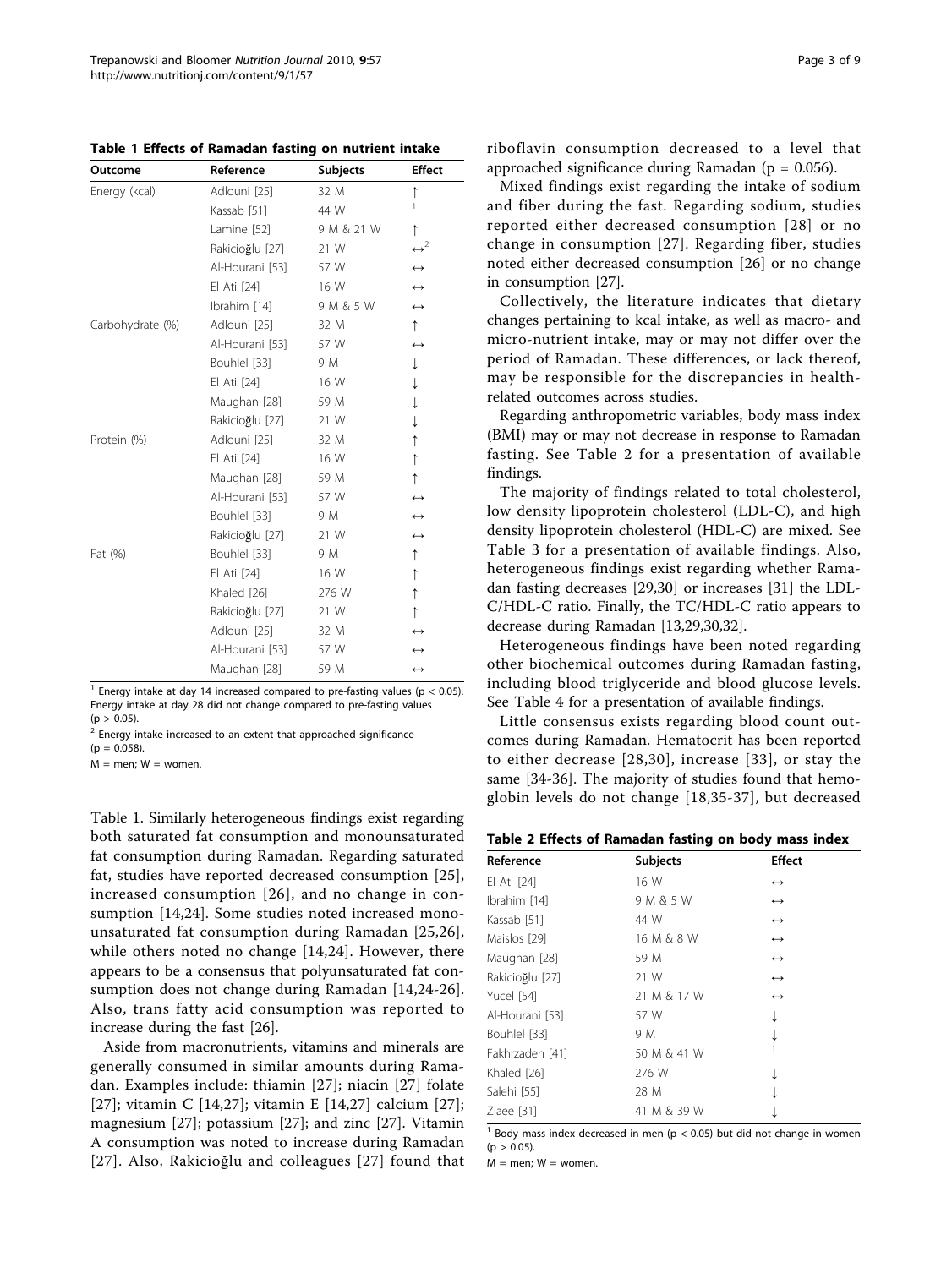<span id="page-3-0"></span>Table 3 Effects of Ramadan fasting on blood lipids

| Outcome                  | Reference           | <b>Subjects</b> | <b>Effect</b>     |
|--------------------------|---------------------|-----------------|-------------------|
| <b>Total Cholesterol</b> | Fedail [17]         | 20 M & 4 W      | $\uparrow$        |
|                          | Khaled [26]         | 276 W           | $\uparrow$        |
|                          | Aksungar [13]       | 12 M & 12 W     | $\leftrightarrow$ |
|                          | Bernieh [18]        | 7 M & 4 W       | $\leftrightarrow$ |
|                          | El Ati [24]         | 16 W            | $\leftrightarrow$ |
|                          | Kassab [51]         | 44 W            | $\leftrightarrow$ |
|                          | Ibrahim [14]        | 9 M & 5 W       | $\leftrightarrow$ |
|                          | Maislos [29]        | 16 M & 8 W      | $\leftrightarrow$ |
|                          | Rakicioğlu [27]     | 21 W            | $\leftrightarrow$ |
|                          | Ramadan [34]        | 13 M            | $\leftrightarrow$ |
|                          | Sarraf-Zadegan [30] | 22 M & 28 W     | $\leftrightarrow$ |
|                          | Ziaee [31]          | 41 M & 39 W     | $\leftrightarrow$ |
|                          | Adlouni [25]        | 32 M            | ↓                 |
|                          | Fakhrzadeh [41]     | 50 M & 41 W     | ↓                 |
|                          | Salehi [55]         | 28 M            | ↓                 |
| LDL Cholesterol          | Ziaee [31]          | 41 M & 39 W     | $\uparrow$        |
|                          | Aksungar [13]       | 12 M & 12 W     | $\leftrightarrow$ |
|                          | Maislos [29]        | 16 M & 8 W      | $\leftrightarrow$ |
|                          | Sarraf-Zadegan [30] | 22 M & 28 W     | $\leftrightarrow$ |
|                          | Adlouni [25]        | 32 M            | ↓                 |
|                          | Fakhrzadeh [41]     | 50 M & 41 W     | ↓                 |
| <b>HDL Cholesterol</b>   | Adlouni [25]        | 32 M            | $\uparrow$        |
|                          | Aksungar [13]       | 12 M & 12 W     | $\uparrow$        |
|                          | Fakhrzadeh [41]     | 50 M & 41 W     | ↑                 |
|                          | Maislos [29]        | 16 M & 8 W      | $\uparrow$        |
|                          | Sarraf-Zadegan [30] | 22 M & 28 W     | $\leftrightarrow$ |
|                          | Ziaee [31]          | 41 M & 39 W     | ↓                 |

 $M =$  men;  $W =$  women.

levels have also been reported [[30\]](#page-7-0). Maughan and colleagues [[38\]](#page-7-0) reported that hemoglobin levels decreased in soccer players who were tested in the morning after two weeks of fasting; however, these levels returned to their pre-Ramadan values after two more weeks of fasting. Contrastingly, the same group reported that hemoglobin levels decreased in soccer players who were tested in the afternoon after both two and four weeks of fasting [\[38\]](#page-7-0). Serum iron levels have been found to either decrease [\[34\]](#page-7-0) or remain unchanged [[35](#page-7-0)] during Ramadan fasting. Ramadan and colleagues reported that serum iron levels decreased in sedentary men but did not change in physically active men [\[34\]](#page-7-0). Transferrin levels have been reported to increase during Ramadan [[38\]](#page-7-0). Maughan and colleagues reported that serum ferritin levels decreased after two weeks of Ramadan fasting in subjects tested in the morning [[38\]](#page-7-0); however, these levels returned to pre-Ramadan values after two additional weeks of fasting. Contrastingly, the same group noted that serum ferritin levels did not change at any time point in subjects who were tested in the afternoon [[38](#page-7-0)]. Tayebi and coworkers reported that mean

Page 4 of 9

| Table 4 Effects of Ramadan fasting on blood triglycerides |  |  |  |  |
|-----------------------------------------------------------|--|--|--|--|
| and blood glucose                                         |  |  |  |  |

| Outcome       | Reference       | Subjects    | <b>Effect</b>                  |
|---------------|-----------------|-------------|--------------------------------|
| Triglycerides | Kassab [51]     | 44 W        | $\leftrightarrow$ <sup>1</sup> |
|               | Aksungar [13]   | 12 M & 12 W | $\leftrightarrow$              |
|               | Bernieh [18]    | 7 M & 4 W   | $\leftrightarrow$              |
|               | El Ati [24]     | 16 W        | $\leftrightarrow$              |
|               | Fedail [17]     | 20 M & 4 W  | $\leftrightarrow$              |
|               | Maislos [29]    | 16 M & 8 W  | $\longleftrightarrow$          |
|               | Ramadan [34]    | 13 M        | $\leftrightarrow$              |
|               | Salehi [55]     | 28 M        | $\leftrightarrow$              |
|               | Ziaee [31]      | 41 M & 39 W | $\leftrightarrow$              |
|               | Adlouni [25]    | 32 M        | $\downarrow$                   |
|               | Fakhrzadeh [41] | 50 M & 41 W | $\downarrow$                   |
|               | Ibrahim [14]    | 9 M & 5 W   | $\downarrow$                   |
| Glucose       | Bernieh [18]    | 7 M & 4 W   | $\leftrightarrow$              |
|               | Bouhlel [33]    | 9 M         | $\leftrightarrow$              |
|               | El Ati [24]     | 16 W        | $\leftrightarrow$              |
|               | Kassab [51]     | 44 W        | $\leftrightarrow$              |
|               | Maislos [29]    | 16 M & 8 W  | $\leftrightarrow$              |
|               | Maughan [38]    | 48 M        | $\leftrightarrow$              |
|               | Adlouni [25]    | 32 M        | ↓                              |
|               | Ibrahim [14]    | 9 M & 5 W   | ↓                              |
|               | Salehi [55]     | 28 M        | ↓                              |
|               | Ziaee [31]      | 41 M & 39 W | ↓                              |

<sup>1</sup> Blood triglycerides increased in obese women to an extent that approached significance ( $p = 0.05$ ), as cited by authors. Blood triglycerides did not change in lean women ( $p > 0.05$ ).

 $M =$  men;  $W =$  women.

corpuscular hemoglobin concentration (MCHC) levels increased in weight-lifters that ceased exercise during Ramadan [[36](#page-7-0)]; in contrast, the same group noted that MCHC levels did not change in weight-lifters that continued to resistance train three sessions per week for 90 minutes per session. Other studies have reported that MCHC levels do not change during the fast [[37,39](#page-7-0)].

Two studies to date have examined the effects of Ramadan fasting on oxidative stress and antioxidant status. Ibrahim and coworkers [[14\]](#page-7-0) observed a reduction in malondialdehyde (MDA) concentrations in red cells, while no changes were noted regarding levels of either serum MDA or plasma protein-bound carbonyls. No change was noted in the concentration of glutathione or the activities of glutathione peroxidase and catalase in red cells. Plasma levels of ß-cryptoxanthin and total carotenoids significantly decreased during Ramadan fasting, and plasma levels of vitamin  $C$ ,  $\beta$ -carotene, lycopene, and lutein were non-significantly reduced. No changes were noted regarding plasma levels of  $\alpha$ -tocopherol,  $\gamma$ -tocopherol, retinol,  $\alpha$ -carotene, and zeaxanthin. Chaouachi and coworkers [[40\]](#page-7-0) reported that subjects experienced an increase in blood levels of vitamin A and a decrease in blood levels of vitamin E during Ramadan.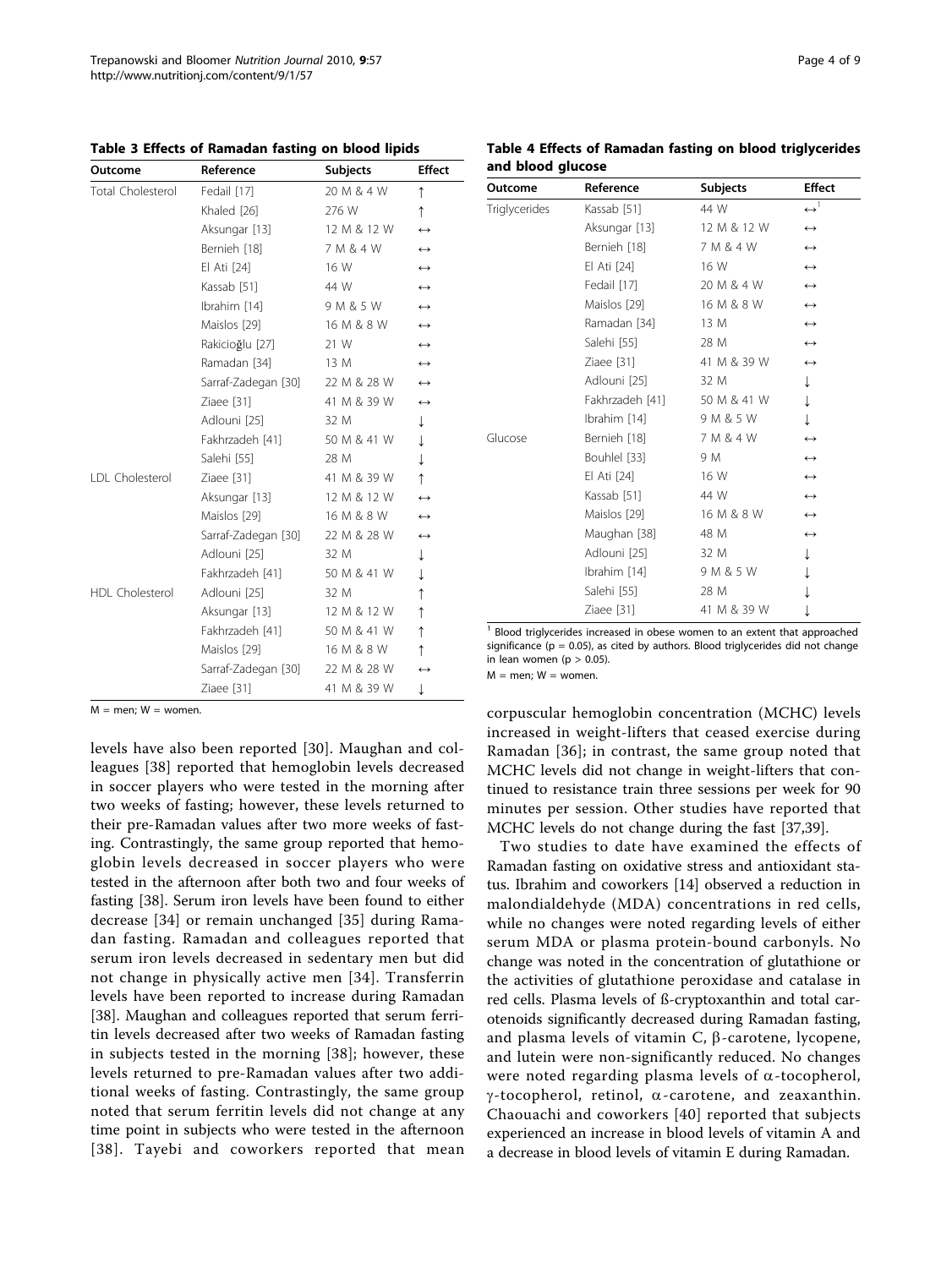There are mixed results regarding the effects of Ramadan fasting on blood pressure. Studies have reported that neither resting systolic pressure nor resting diastolic pressure changes during the fast [[35,41](#page-7-0)], but decreases in both variables have also been reported [[30](#page-7-0)]. One study found that systolic (but not diastolic) pressure during steady-state aerobic exercise increased during Ramadan [[35\]](#page-7-0).

To summarize, little consensus exists regarding the effects of Ramadan fasting on the majority of healthrelated outcomes. Many of the discrepancies regarding findings are likely due to differences between studies in daily fasting time, smoking status, medication consumption, and/or dietary norms. Although most manuscripts report daily fasting time, many do not report one or more of the other confounding variables. Future research should be designed so as to eliminate - or minimize the effect of - as many confounding variables as possible. For example, future studies should likely exclude smokers from the subject population so that the effects of daytime smoking cessation are not conflated with the effects of the fast itself. Alternatively, smokers should be allocated to a separate group of fasters, which may then be compared to non-smokers undergoing the fast. The same care should be taken to control for other potential confounding variables, as only through such careful control within the research design will reliable results pertaining to the health effects of Ramadan fasting be obtained.

# Greek Orthodox

There are three principal fasting periods for Greek Orthodox Christians. During the Nativity fast (40 days), fasters abstain from dairy products, eggs, and meat every day. Also, fasters abstain from fish and olive oil on Wednesdays and Fridays during this period. During Lent (48 days), fasters abstain from dairy products, eggs, and meat every day. Additionally, fasters abstain from olive oil on weekdays during this period and abstain from fish every day except for March  $25<sup>th</sup>$  and Palm Sunday. During the Assumption (15 days), fasters abstain from dairy products, eggs, and meat. Also, fasters abstain from olive oil on weekdays during this period and abstain from fish every day except for August  $6<sup>th</sup>$ . In addition to these principal fasts, every Wednesday and Friday that falls outside of a principal fasting period calls for the proscription of cheese, eggs, fish, meat, milk, and olive oil. Exceptions to these proscriptions occur on the week following Christmas, Easter, and the Pentecost. Collectively, dietary consumption is restricted for 180 - 200 days each year. The Greek Orthodox Christian diet consists largely of bread, fruits, legumes, nuts, seafood, snails, and vegetables during fasting periods [[42\]](#page-7-0). This diet can be viewed as a variant of vegetarianism and also as a form of DR.

Daily kcal intake may or may not decrease during the fasting periods [\[42](#page-7-0)-[46\]](#page-7-0). In terms of percentage of energy consumption, there appears to be a consensus that Greek Orthodox Christian fasting increases carbohydrate intake and decreases fat intake [[42](#page-7-0)-[44,46](#page-7-0)]. Also, the amount of protein intake relative to carbohydrate and fat intake may or may not decrease during Greek Orthodox Christian fasting [[46](#page-7-0)]. When expressed as an absolute amount, both total fat and total protein intake decrease during the fasting periods, while total carbohydrate intake does not change [[43](#page-7-0)]. Both saturated fat and trans-fatty acid consumption decrease during fasting periods, and monounsaturated fat consumption does not change [[43,44,46](#page-7-0)]. Additionally, polyunsaturated fat consumption may or may not decrease during Greek Orthodox Christian fasting [[43,44,46](#page-7-0)].

In terms of vitamin and mineral intake, both riboflavin [[43](#page-7-0)] and calcium [43,[44](#page-7-0),[46,47\]](#page-7-0) intake decrease during fasting periods. On the other hand, magnesium intake increases during these periods [\[43,47\]](#page-7-0). The intake of the following vitamins and minerals do not appear to change during fasting periods: vitamin A [[43,44,46\]](#page-7-0); thiamin [[43](#page-7-0)]; niacin [[44](#page-7-0)]; vitamin C [[43-45](#page-7-0)] (Sarri, 2009); vitamin E [[43,44,46](#page-7-0)]; phosphorus [[43\]](#page-7-0); potassium [[43,47](#page-7-0)]; and zinc [[43](#page-7-0)]. Some studies found that folate consumption increases during Greek Orthodox Christian fasting [\[43,44\]](#page-7-0), while another study noted no difference in consumption between fasters and non-fasters [[47](#page-7-0)]. Sodium intake has been found to either decrease [[47](#page-7-0)] or not change [[43](#page-7-0)] during the fasts. Also, vitamin  $B_{12}$  may or may not decrease during Greek Orthodox Christian fasting [\[43,44,46\]](#page-7-0).

In terms of anthropometric outcomes, BMI may or may not decrease during fasting periods [[42](#page-7-0),[46\]](#page-7-0). Also, the average body mass of Greek Orthodox Christian monks was observed to decrease during a fasting week by an amount that approached significance  $(p = 0.059)$ [[43\]](#page-7-0).

Regarding biochemical outcomes, both total cholesterol and LDL-C levels decrease during fasting periods [[42,43,46\]](#page-7-0). One study reported a decrease in HDL-C levels [[42](#page-7-0)], while other studies reported no change [[43,46](#page-7-0)]. The LDL-C/HDL-C ratio does not change during Greek Orthodox Christian fasting [[42\]](#page-7-0). One study noted a decrease in TC/HDL-C ratio [[43\]](#page-7-0), while another study noted no change [[42](#page-7-0)]. Regarding triglyceride levels, one study found an increase during fasting periods [\[43\]](#page-7-0), while other studies noted no change [\[42](#page-7-0),[46](#page-7-0)]. Besides blood lipids, Greek Orthodox Christian fasting may or may not decrease blood glucose levels [[42](#page-7-0),[43](#page-7-0),[46](#page-7-0)]. Also, several studies have reported that fiber intake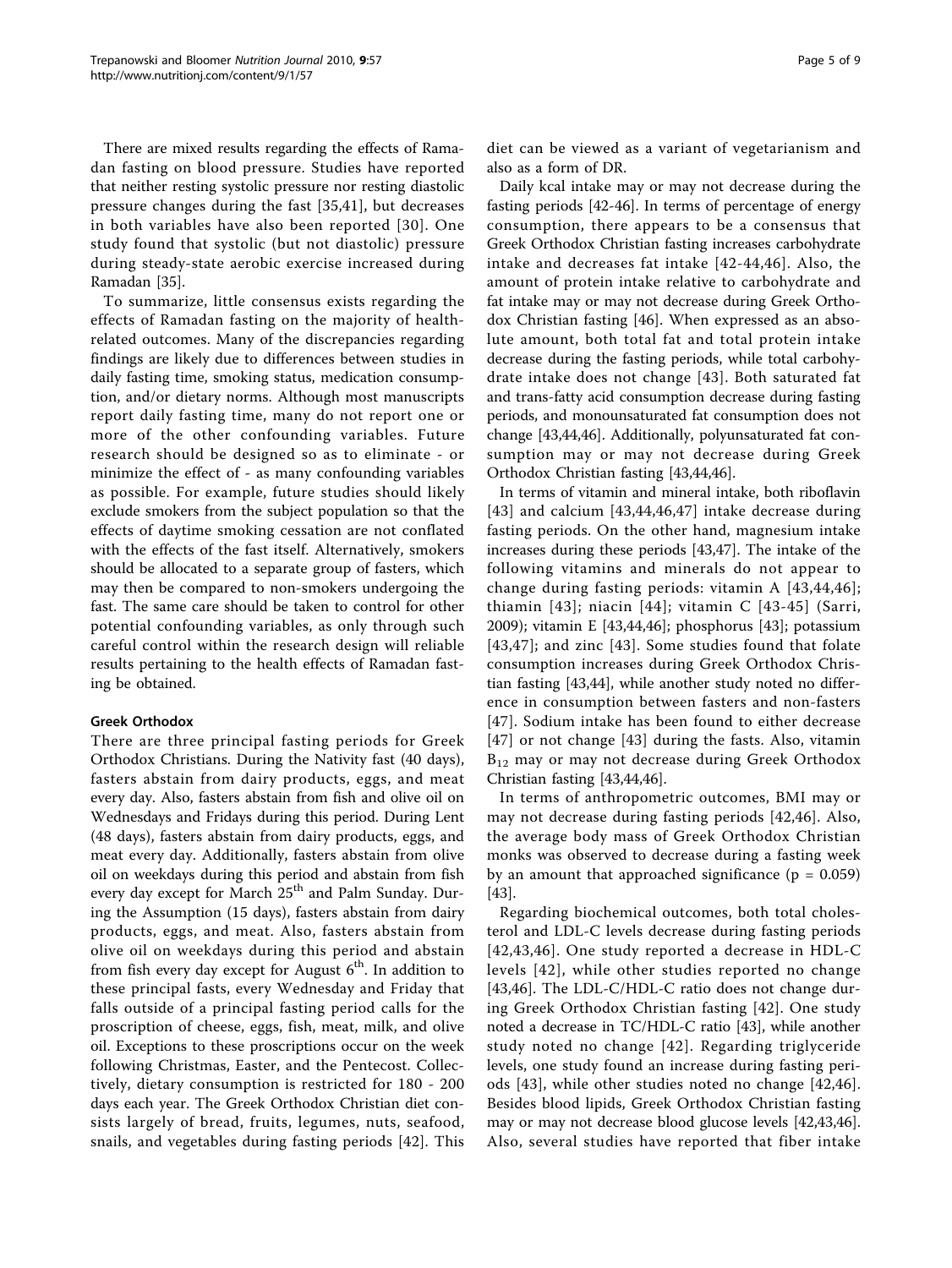increases during fasting periods [\[42-45,47](#page-7-0)], although one study reported no change [\[46](#page-7-0)].

Sarri and coworkers compared other hematological changes in fasters and non-fasters during the Christmas fasting period [\[45\]](#page-7-0): the authors reported a relative increase in serum ferritin levels, a relative decrease in MCHC levels, and no relative change in levels of hemoglobin, serum iron, and transferrin. The authors also reported that the nonfasters' hematocrit values significantly declined compared to the fasters' hematocrit values. Despite this decrease, the non-fasters' hematocrit end values were actually higher than the fasters' hematocrit end values, and both end values were within normal ranges.

There are conflicting findings on the effects of Greek Orthodox Christian fasting on blood pressure. One study found that systolic blood pressure increased during fasting periods [\[43\]](#page-7-0), while another study found no change in blood pressure when fasters were compared with non-fasters [[47](#page-7-0)]. One study reported that nonfasters' diastolic blood pressure decreased significantly during fasting periods when compared to the changes in fasters' diastolic blood pressure [[47\]](#page-7-0), while another study reported that fasters' diastolic blood pressure did not change during fasting periods [\[43](#page-7-0)].

Although no study to date has examined oxidative stress in response to Greek Orthodox Christianity fasting, a recent study measured serum antioxidant levels before and after the Nativity fast [[46](#page-7-0)]. This investigation found that serum retinol, the retinol: TC ratio, serum  $\alpha$ tocopherol, and the a-tocopherol:TC ratio each decreased following this fast.

In sum, Greek Orthodox Christian fasting appears to lower body mass. Carbohydrate intake appears to increase, while the intake of protein, total fat, saturated fat, and trans fatty acids decrease during fasting periods. Both total and LDL-C decrease, although the LDL-C/ HDL-C ratio does not appear to change. Fiber intake increases during fasting periods, which may partly explain the change in serum lipids. The intake of most vitamins and minerals does not appear to change during these periods, although riboflavin and calcium intake each appear to decrease, and magnesium intake appears to increase. Also, one investigation reported increases in serum retinol and serum  $\alpha$ -tocopherol. More research remains to be performed on hematological variables and blood pressure during fasting periods due to both the lack of previous research and the mixed findings. Moreover, given that each fasting period has unique durations and dietary precepts, future research should examine these fasting periods both separately and collectively.

## Daniel Fast

A popular fast practiced by Christians, the Daniel Fast derives from the Biblical story of Daniel (1:8-14 NIV), in which Daniel resolved not to defile himself with the royal food and wine and requested permission to consume nothing but vegetables (pulse) and water for 10 days. Later in the same book (Daniel 10:2-3 NIV), Daniel again followed a 21 day period of fasting, during which time he ate no choice food (meat or wine). Based on these two passages, a modern day Daniel Fast involves ad libitum intake of specific foods, but the food choices are restricted to fruits, vegetables, whole grains, legumes, nuts, seeds, and oil. This plan resembles a vegan diet, which has been reported to yield healthenhancing properties [\[48,49\]](#page-7-0).

Like Greek Orthodox Christian fasting, the Daniel Fast may be viewed as a form of DR. However, unlike the Greek Orthodox Christian fasts, or a simple vegetarian diet, a Daniel Fast is much more stringent; this is because refined foods, white flour, preservatives, additives, sweeteners, flavorings, caffeine, and alcohol are each forbidden. Nonetheless, because individuals traditionally follow the Daniel Fast for strict religious purposes in an attempt to become closer to God during a time of extended prayer, anecdotal reports and preliminary scientific study have indicated excellent compliance. The Daniel Fast is most commonly partaken for 21 days, although longer (e.g., 40-day) and shorter (e.g., 10 day) fasts have been observed. While the Daniel Fast can be partaken at any time of the year, it is often practiced during the month of January in order to begin the New Year through fasting and prayer.

To test the health benefits of the Daniel Fast within a laboratory-based protocol, we recently enrolled men and women of varying age (20-62 yrs) into a 21-day Daniel Fast [[50\]](#page-7-0). Pre and post intervention, subjects underwent a variety of laboratory tests including measures of body weight and body composition (measured via dual energy x-ray absorptiometry), resting blood pressure and heart rate, fasting blood measures of oxidative stress, inflammation, blood lipids, insulin, and glucose. Subjects also rated their compliance to the fast, as well as their overall mood and satiety during the 21-day fasting period.

We noted excellent compliance to the fast (> 98%), as well as both excellent results for overall mood and satiety  $(7.9 \pm 0.2 \text{ using a 10 point scale})$ . As expected, a reduction was noted in the following variables from the seven days prior to starting the fast to the final seven days of the fast: total kcal, protein, total fat, saturated fat, trans fat, and cholesterol. Also, an increase was noted in the following: carbohydrate, fiber, and vitamin C.

The following variables related to cardiovascular disease risk were significantly lower following the fast as compared to before the fast: total cholesterol, LDL-C, SBP, and DBP. Insulin, HOMA-IR, and C-reactive protein were all lowered to a clinically meaningful extent,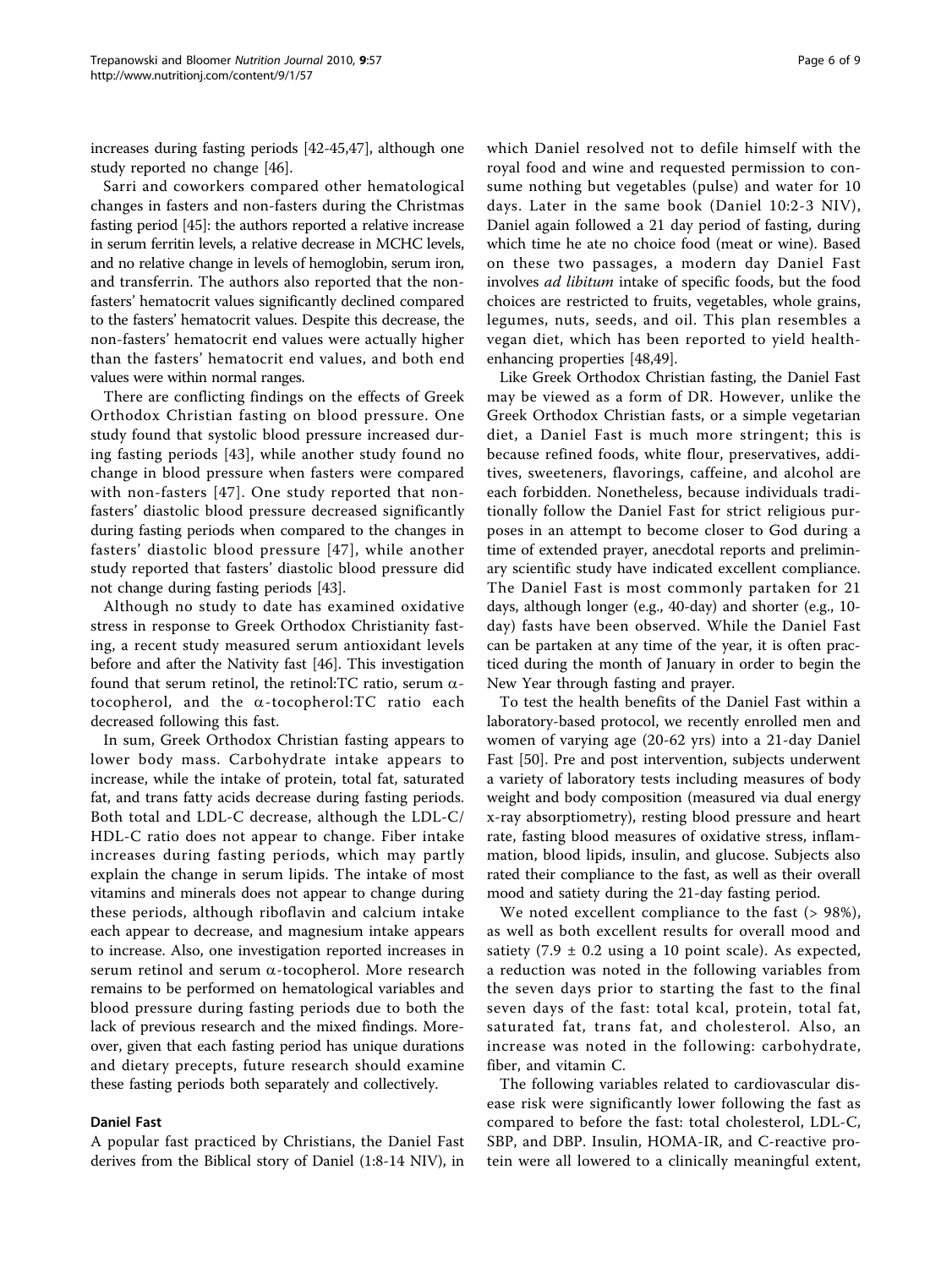<span id="page-6-0"></span>but this decrease failed to reach statistical significance. Due to the drastic decrease in total cholesterol  $(-19\%),$ HDL-C was lower after the fast as compared to before the fast  $(55.65 \pm 2.50 \text{ vs. } 47.58 \pm 2.19 \text{ mg} \cdot dL^{-1})$ . Although body weight and body fat were reduced slightly, no significant difference was noted. In regards to measures of blood antioxidant status and oxidative stress, a significant increase was noted in Trolox Equivalent Antioxidant Capacity and nitrate/nitrite (a surrogate marker of nitric oxide), while a significant decrease was noted in MDA (manuscript in progress).

The above findings demonstrate that a 21-day Daniel Fast can significantly improve several markers of overall health, particularly those related to cardiovascular and metabolic disease. Larger scale, randomized studies are needed to extend these preliminary findings. Future studies should possibly consider extending the duration of the fast, as well as modifying food choices in an effort to maintain or improve HDL-C levels.

## Overall Summary and Conclusions

Comparisons between different studies of Ramadan fasting are difficult due to several confounding variables. Daily fasting time is highly dependent upon the time of the seasonal year that Ramadan occurs as well as the location's latitudinal distance from the equator. The percentage of subjects who smoke, consume oral medications, and/or receive intravenous fluids can greatly affect a study's findings, because these activities are forbidden during the daylight hours of Ramadan. Finally, food choices and eating habits can vary greatly between different cultures. Collectively, these confounding variables likely explain the lack of consensus regarding the effects of Ramadan fasting on the majority of healthrelated biomarkers observed in this review. To the extent that it is possible, future work should attempt to minimize the effect that these confounding variables have on findings.

During the Greek Orthodox Christian fasting periods, the daily intakes of protein, fat, saturated fat, trans-fatty acids, riboflavin, and calcium are reduced. Also, these fasts are associated with lower levels of the following: body mass, total cholesterol, LDL-C, and the LDL-C/ HDL-C ratio. Intake of fiber and carbohydrate (expressed as a percentage of macronutrient intake) increase, while no changes occur regarding the intake of monounsaturated fat as well as most vitamins and minerals. To date, only a few investigations have examined the health-related effects of these fasting periods. Clearly, more work remains to be performed, particularly regarding hematological and blood pressure variables. Also, each principal fasting period should be studied both separately and aggregately due to their differences in food proscriptions and durations.

Only one study to date has examined the healthrelated effects of a Daniel Fast. This study reported meaningful improvements in blood pressure, blood lipids, and biomarkers of oxidative stress. Moreover, insulin, HOMA-IR, and C-reactive protein were all lowered to a clinically meaningful extent. However, the study also noted an undesirable lowering of HDL-C. Future work should modify food choices in an effort to maintain HDL-C. Also, future research should examine the tolerability and health-related effects of partaking in a Daniel Fast for longer durations.

Collectively, the religious fasts featured in this review emphasize the importance of *quality* dietary intake in eliciting favorable effects on health. Both the Daniel Fast and the Greek Orthodox Christian fasts are associated with many favorable health outcomes despite the fact that fasters can eat as much as they desire. On the other hand, whether or not Ramadan fasting elicits favorable health outcomes appears to greatly depend on the food choices of the fasters. This is not to suggest that the quantity of food intake has no bearing on health; hundreds of studies have demonstrated the virtue of restricting kcal consumption [1]. Rather, these religious fasts reaffirm the position that one can improve his or her diet without being compelled to reduce food intake.

Diet plays an integral role in the religious customs of a variety of faiths. For many religions, this role is manifested in the form of specialized fasting periods. Although religious fasting is often a time of great spiritual growth, it can also be a time of great improvement to one's physical health. This review highlights the potential of different religious fasts as forms of dietary modification. It is our hope that the information provided within this review will initiate the design and performance of future investigations focused on the health benefits of religious fasting.

#### Acknowledgements

Support for this work was provided by the University of Memphis.

#### Authors' contributions

JFT was chiefly responsible for reviewing the relevant literature and writing this article. RJB provided the article outline and assisted with the writing and editing of this article. Both authors read and approved the final manuscript.

#### Competing interests

The authors declare that they have no competing interests relative to the material presented within this article.

#### Received: 6 July 2010 Accepted: 22 November 2010 Published: 22 November 2010

#### References

- 1. Spindler SR: [Caloric restriction: From soup to nuts.](http://www.ncbi.nlm.nih.gov/pubmed/19853062?dopt=Abstract) Ageing Res Rev 2009, 9(3):324-353.
- 2. Imai S: [SIRT1 and caloric restriction: an insight into possible trade-offs](http://www.ncbi.nlm.nih.gov/pubmed/19474721?dopt=Abstract) [between robustness and frailty.](http://www.ncbi.nlm.nih.gov/pubmed/19474721?dopt=Abstract) Curr Opin Clin Nutr Metab Care 2009, 12:350-6.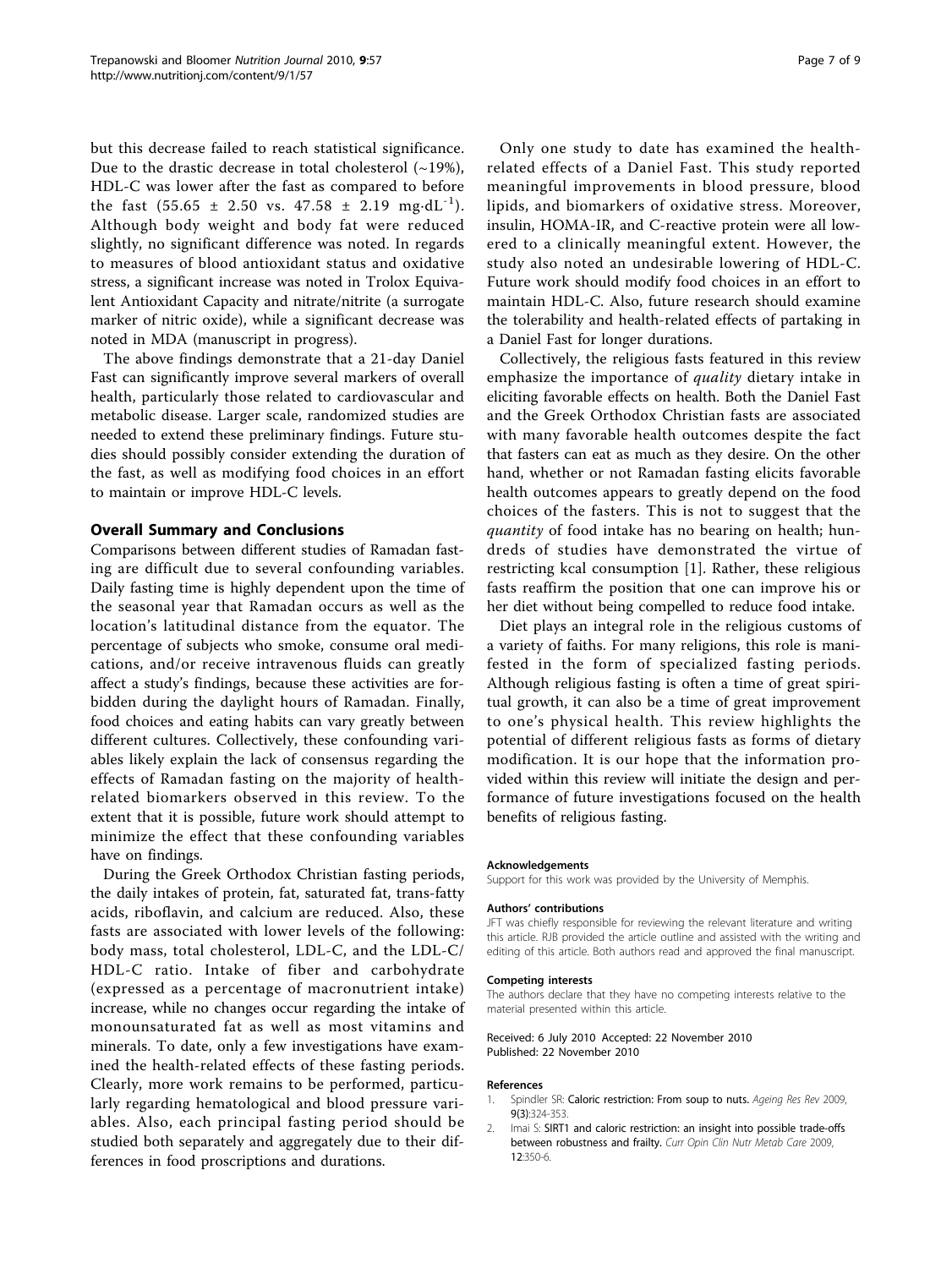- <span id="page-7-0"></span>3. Vaquero A, Reinberg D: [Calorie restriction and the exercise of chromatin.](http://www.ncbi.nlm.nih.gov/pubmed/19608767?dopt=Abstract) Genes Dev 2009, 23:1849-1869.
- 4. Mattson MP, Wan R: [Beneficial effects of intermittent fasting and caloric](http://www.ncbi.nlm.nih.gov/pubmed/15741046?dopt=Abstract) [restriction on the cardiovascular and cerebrovascular systems.](http://www.ncbi.nlm.nih.gov/pubmed/15741046?dopt=Abstract) J Nutr Biochem 2005, 16:129-137.
- 5. Fontana L, Klein S: [Aging, adiposity, and calorie restriction.](http://www.ncbi.nlm.nih.gov/pubmed/17341713?dopt=Abstract) JAMA 2007, 297:986-994.
- 6. Masoro EJ: [Overview of caloric restriction and ageing.](http://www.ncbi.nlm.nih.gov/pubmed/15885745?dopt=Abstract) Mech Ageing Dev 2005, 126:913-922.
- 7. Varady KA, Hellerstein MK: [Alternate-day fasting and chronic disease](http://www.ncbi.nlm.nih.gov/pubmed/17616757?dopt=Abstract) [prevention: a review of human and animal trials.](http://www.ncbi.nlm.nih.gov/pubmed/17616757?dopt=Abstract) Am J Clin Nutr 2007, 86:7-13.
- 8. Ahmet I, Wan R, Mattson MP, Lakatta EG, Talan M: [Cardioprotection by](http://www.ncbi.nlm.nih.gov/pubmed/16275865?dopt=Abstract) [intermittent fasting in rats.](http://www.ncbi.nlm.nih.gov/pubmed/16275865?dopt=Abstract) Circulation 2005, 112:3115-3121.
- 9. Mager DE, Wan R, Brown M, Cheng A, Wareski P, Abernethy DR, Mattson MP: [Caloric restriction and intermittent fasting alter spectral](http://www.ncbi.nlm.nih.gov/pubmed/16581971?dopt=Abstract) [measures of heart rate and blood pressure variability in rats.](http://www.ncbi.nlm.nih.gov/pubmed/16581971?dopt=Abstract) FASEB J 2006, 20:631-637.
- 10. Ayala V, Naudi A, Sanz A, Caro P, Portero-Otin M, Barja G, Pamplona R: [Dietary protein restriction decreases oxidative protein damage,](http://www.ncbi.nlm.nih.gov/pubmed/17452727?dopt=Abstract) [peroxidizability index, and mitochondrial complex I content in rat liver.](http://www.ncbi.nlm.nih.gov/pubmed/17452727?dopt=Abstract) J Gerontol A Biol Sci Med Sci 2007, 62:352-360.
- 11. Pamplona R, Barja G: [Mitochondrial oxidative stress, aging and caloric](http://www.ncbi.nlm.nih.gov/pubmed/16574059?dopt=Abstract) [restriction: the protein and methionine connection.](http://www.ncbi.nlm.nih.gov/pubmed/16574059?dopt=Abstract) Biochim Biophys Acta 2006, 1757:496-508.
- 12. Caro P, Gomez J, Sanchez I, Garcia R, Lopez-Torres M, Naudi A, Portero-Otin M, Pamplona R, Barja G: [Effect of 40% restriction of dietary amino](http://www.ncbi.nlm.nih.gov/pubmed/19039676?dopt=Abstract) [acids \(except methionine\) on mitochondrial oxidative stress and](http://www.ncbi.nlm.nih.gov/pubmed/19039676?dopt=Abstract) [biogenesis, AIF and SIRT1 in rat liver.](http://www.ncbi.nlm.nih.gov/pubmed/19039676?dopt=Abstract) Biogerontology 2009, 10:579-592.
- 13. Aksungar FB, Eren A, Ure S, Teskin O, Ates G: [Effects of intermittent fasting](http://www.ncbi.nlm.nih.gov/pubmed/15802901?dopt=Abstract) [on serum lipid levels, coagulation status and plasma homocysteine](http://www.ncbi.nlm.nih.gov/pubmed/15802901?dopt=Abstract) [levels.](http://www.ncbi.nlm.nih.gov/pubmed/15802901?dopt=Abstract) Ann Nutr Metab 2005, 49:77-82.
- 14. Ibrahim WH, Habib HM, Jarrar AH, Al Baz SA: [Effect of Ramadan fasting](http://www.ncbi.nlm.nih.gov/pubmed/19011280?dopt=Abstract) [on markers of oxidative stress and serum biochemical markers of](http://www.ncbi.nlm.nih.gov/pubmed/19011280?dopt=Abstract) [cellular damage in healthy subjects.](http://www.ncbi.nlm.nih.gov/pubmed/19011280?dopt=Abstract) Ann Nutr Metab 2008, 53: 175-181.
- 15. Roky R, Chapotot F, Hakkou F, Benchekroun MT, Buguet A: [Sleep during](http://www.ncbi.nlm.nih.gov/pubmed/11903862?dopt=Abstract) [Ramadan intermittent fasting.](http://www.ncbi.nlm.nih.gov/pubmed/11903862?dopt=Abstract) J Sleep Res 2001, 10:319-327.
- 16. Hallak MH, Nomani MZ: [Body weight loss and changes in blood lipid](http://www.ncbi.nlm.nih.gov/pubmed/3189206?dopt=Abstract) [levels in normal men on hypocaloric diets during Ramadan fasting.](http://www.ncbi.nlm.nih.gov/pubmed/3189206?dopt=Abstract) Am J Clin Nutr 1988, 48:1197-1210.
- 17. Fedail SS, Murphy D, Salih SY, Bolton CH, Harvey RF: [Changes in certain](http://www.ncbi.nlm.nih.gov/pubmed/7048891?dopt=Abstract) [blood constituents during Ramadan.](http://www.ncbi.nlm.nih.gov/pubmed/7048891?dopt=Abstract) Am J Clin Nutr 1982, 36:350-353.
- 18. Bernieh BO, Mohamed AO, Wafa AM: [Ramadan fasting and renal transplant](http://www.ncbi.nlm.nih.gov/pubmed/18583773?dopt=Abstract) [recipients: Clinical and biochemical effects.](http://www.ncbi.nlm.nih.gov/pubmed/18583773?dopt=Abstract) Saudi J Kidney Dis Transpl 1994, 5:470-473.
- 19. Kadri N, Tilane A, El Batal M, Taltit Y, Tahiri SM, Moussaoui D: [Irritability](http://www.ncbi.nlm.nih.gov/pubmed/10772409?dopt=Abstract) [during the month of Ramadan.](http://www.ncbi.nlm.nih.gov/pubmed/10772409?dopt=Abstract) Psychosom Med 2000, 62:280-285.
- 20. Salti I, Benard E, Detournay B, Bianchi-Biscay M, Le Brigand C, Voinet C, Jabbar A: [A population-based study of diabetes and its characteristics](http://www.ncbi.nlm.nih.gov/pubmed/15451892?dopt=Abstract) [during the fasting month of Ramadan in 13 countries: results of the](http://www.ncbi.nlm.nih.gov/pubmed/15451892?dopt=Abstract) [epidemiology of diabetes and Ramadan 1422/2001 \(EPIDIAR\) study.](http://www.ncbi.nlm.nih.gov/pubmed/15451892?dopt=Abstract) Diabetes Care 2004, 27:2306-2311.
- 21. Leiper JB, Molla AM, Molla AM: [Effects on health of fluid restriction during](http://www.ncbi.nlm.nih.gov/pubmed/14681711?dopt=Abstract) [fasting in Ramadan.](http://www.ncbi.nlm.nih.gov/pubmed/14681711?dopt=Abstract) Eur J Clin Nutr 2003, 57(Suppl 2):S30-8.
- 22. Al Suwaidi J, Bener A, Hajar HA, Numan MT: [Does hospitalization for](http://www.ncbi.nlm.nih.gov/pubmed/15262036?dopt=Abstract) [congestive heart failure occur more frequently in Ramadan: a](http://www.ncbi.nlm.nih.gov/pubmed/15262036?dopt=Abstract) [population-based study \(1991-2001\).](http://www.ncbi.nlm.nih.gov/pubmed/15262036?dopt=Abstract) Int J Cardiol 2004, 96:217-221.
- 23. Bogdan A, Bouchareb B, Touitou Y: [Ramadan fasting alters endocrine and](http://www.ncbi.nlm.nih.gov/pubmed/11263673?dopt=Abstract) [neuroendocrine circadian patterns. Meal-time as a synchronizer in](http://www.ncbi.nlm.nih.gov/pubmed/11263673?dopt=Abstract) [humans?](http://www.ncbi.nlm.nih.gov/pubmed/11263673?dopt=Abstract) Life Sci 2001, 68:1607-1615.
- 24. El Ati J, Beji C, Danguir J: [Increased fat oxidation during Ramadan fasting](http://www.ncbi.nlm.nih.gov/pubmed/7625336?dopt=Abstract) [in healthy women: an adaptative mechanism for body-weight](http://www.ncbi.nlm.nih.gov/pubmed/7625336?dopt=Abstract) [maintenance.](http://www.ncbi.nlm.nih.gov/pubmed/7625336?dopt=Abstract) Am J Clin Nutr 1995, 62:302-307.
- 25. Adlouni A, Ghalim N, Benslimane A, Lecerf JM, Saile R: [Fasting during](http://www.ncbi.nlm.nih.gov/pubmed/9363296?dopt=Abstract) [Ramadan induces a marked increase in high-density lipoprotein](http://www.ncbi.nlm.nih.gov/pubmed/9363296?dopt=Abstract) [cholesterol and decrease in low-density lipoprotein cholesterol.](http://www.ncbi.nlm.nih.gov/pubmed/9363296?dopt=Abstract) Ann Nutr Metab 1997, 41:242-249.
- 26. Khaled BM, Belbraouet S: [Effect of Ramadan fasting on anthropometric](http://www.ncbi.nlm.nih.gov/pubmed/20142870?dopt=Abstract) [parameters and food consumption in 276 type 2 diabetic obese](http://www.ncbi.nlm.nih.gov/pubmed/20142870?dopt=Abstract) [women.](http://www.ncbi.nlm.nih.gov/pubmed/20142870?dopt=Abstract) Int J Diabetes Dev Ctries 2009, 29:62-68.
- 27. Rakicioğlu N, Samur G, Topcu A, Topcu AA: [The effect of Ramadan on](http://www.ncbi.nlm.nih.gov/pubmed/16732795?dopt=Abstract) [maternal nutrition and composition of breast milk.](http://www.ncbi.nlm.nih.gov/pubmed/16732795?dopt=Abstract) Pediatr Int 2006, 48:278-283.
- 28. Maughan RJ, Bartagi Z, Dvorak J, Zerguini Y: [Dietary intake and body](http://www.ncbi.nlm.nih.gov/pubmed/19085450?dopt=Abstract) [composition of football players during the holy month of Ramadan.](http://www.ncbi.nlm.nih.gov/pubmed/19085450?dopt=Abstract) J Sports Sci 2008, 26(Suppl 3):S29-38.
- 29. Maislos M, Khamaysi N, Assali A, Abou-Rabiah Y, Zvili I, Shany S: [Marked](http://www.ncbi.nlm.nih.gov/pubmed/8480679?dopt=Abstract) [increase in plasma high-density-lipoprotein cholesterol after prolonged](http://www.ncbi.nlm.nih.gov/pubmed/8480679?dopt=Abstract) [fasting during Ramadan.](http://www.ncbi.nlm.nih.gov/pubmed/8480679?dopt=Abstract) Am J Clin Nutr 1993, 57:640-642.
- 30. Sarraf-Zadegan N, Atashi M, Naderi GA, Baghai AM, Asgary S, Fatehifar MR, Samarian H, Zarei M: [The effect of fasting in Ramadan on the values and](http://www.ncbi.nlm.nih.gov/pubmed/17264626?dopt=Abstract) [interrelations between biochemical, coagulation and hematological](http://www.ncbi.nlm.nih.gov/pubmed/17264626?dopt=Abstract) [factors.](http://www.ncbi.nlm.nih.gov/pubmed/17264626?dopt=Abstract) Ann Saudi Med 2000, 20:377-381.
- 31. Ziaee V, Razaei M, Ahmadinejad Z, Shaikh H, Yousefi R, Yarmohammadi L, Bozorgi F, Behjati MJ: [The changes of metabolic profile and weight](http://www.ncbi.nlm.nih.gov/pubmed/16645692?dopt=Abstract) [during Ramadan fasting.](http://www.ncbi.nlm.nih.gov/pubmed/16645692?dopt=Abstract) Singapore Med J 2006, 47:409-414.
- 32. Aksungar FB, Topkaya AE, Akyildiz M: [Interleukin-6, C-reactive protein and](http://www.ncbi.nlm.nih.gov/pubmed/17374948?dopt=Abstract) [biochemical parameters during prolonged intermittent fasting.](http://www.ncbi.nlm.nih.gov/pubmed/17374948?dopt=Abstract) Ann Nutr Metab 2007, 51:88-95.
- 33. Bouhlel E, Zaouali M, Miled A, Tabka Z, Bigard X, Shephard R: [Ramadan](http://www.ncbi.nlm.nih.gov/pubmed/18617733?dopt=Abstract) [fasting and the GH/IGF-1 axis of trained men during submaximal](http://www.ncbi.nlm.nih.gov/pubmed/18617733?dopt=Abstract) [exercise.](http://www.ncbi.nlm.nih.gov/pubmed/18617733?dopt=Abstract) Ann Nutr Metab 2008, 52:261-266.
- 34. Ramadan J, Telahoun G, Al-Zaid NS, Barac-Nieto M: [Responses to exercise,](http://www.ncbi.nlm.nih.gov/pubmed/10501284?dopt=Abstract) [fluid, and energy balances during Ramadan in sedentary and active](http://www.ncbi.nlm.nih.gov/pubmed/10501284?dopt=Abstract) [males.](http://www.ncbi.nlm.nih.gov/pubmed/10501284?dopt=Abstract) Nutrition 1999, 15:735-739.
- 35. Ramadan J: [Does fasting during Ramadan alter body composition, blood](http://www.ncbi.nlm.nih.gov/pubmed/12444309?dopt=Abstract) [constituents and physical performance?](http://www.ncbi.nlm.nih.gov/pubmed/12444309?dopt=Abstract) Med Princ Pract 2002, 11(Suppl 2):41-46.
- Tayebi SM, Hanachi P, Niaki AG, Ali PN, Ghaziani FG: Ramadan fasting and weight-lifting training on vascular volumes and hematological profiles in young male weight-lifters. Global Journal of Health Science 2010, 2:160-166.
- Abdulwahid A: Fasting during Ramadan does not alter haematology and anthropometry of healthy young men. Pak J Pathol 2007, 18:60-63.
- 38. Maughan RJ, Leiper JB, Bartagi Z, Zrifi R, Zerguini Y, Dvorak J: [Effect of](http://www.ncbi.nlm.nih.gov/pubmed/19085451?dopt=Abstract) [Ramadan fasting on some biochemical and haematological parameters](http://www.ncbi.nlm.nih.gov/pubmed/19085451?dopt=Abstract) [in Tunisian youth soccer players undertaking their usual training and](http://www.ncbi.nlm.nih.gov/pubmed/19085451?dopt=Abstract) [competition schedule.](http://www.ncbi.nlm.nih.gov/pubmed/19085451?dopt=Abstract) J Sports Sci 2008, 26(Suppl 3):S39-46.
- 39. Dewanti L, Watanabe C, Sulistiawati , Ohtsuka R: [Unexpected changes in](http://www.ncbi.nlm.nih.gov/pubmed/16489329?dopt=Abstract) [blood pressure and hematological parameters among fasting and](http://www.ncbi.nlm.nih.gov/pubmed/16489329?dopt=Abstract) [nonfasting workers during Ramadan in Indonesia.](http://www.ncbi.nlm.nih.gov/pubmed/16489329?dopt=Abstract) Eur J Clin Nutr 2006, 60:877-881.
- 40. Chaouachi A, Coutts AJ, Wong del P, Roky R, Mbazaa A, Amri M, Chamari K: [Haematological, inflammatory, and immunological responses in elite](http://www.ncbi.nlm.nih.gov/pubmed/19935853?dopt=Abstract) [judo athletes maintaining high training loads during Ramadan.](http://www.ncbi.nlm.nih.gov/pubmed/19935853?dopt=Abstract) Appl Physiol Nutr Metab 2009, 34:907-915.
- 41. Fakhrzadeh H, Larijani B, Sanjari M, Baradar-Jalili R, Amini MR: [Effect of](http://www.ncbi.nlm.nih.gov/pubmed/16985327?dopt=Abstract) [Ramadan fasting on clinical and biochemical parameters in healthy](http://www.ncbi.nlm.nih.gov/pubmed/16985327?dopt=Abstract) [adults.](http://www.ncbi.nlm.nih.gov/pubmed/16985327?dopt=Abstract) Ann Saudi Med 2003, 23:223-226.
- 42. Sarri KO, Tzanakis NE, Linardakis MK, Mamalakis GD, Kafatos AG: [Effects of](http://www.ncbi.nlm.nih.gov/pubmed/12753698?dopt=Abstract) [Greek Orthodox Christian Church fasting on serum lipids and obesity.](http://www.ncbi.nlm.nih.gov/pubmed/12753698?dopt=Abstract) BMC Public Health 2003, 3:16.
- 43. Papadaki A, Vardavas C, Hatzis C, Kafatos A: [Calcium, nutrient and food](http://www.ncbi.nlm.nih.gov/pubmed/18093353?dopt=Abstract) [intake of Greek Orthodox Christian monks during a fasting and non](http://www.ncbi.nlm.nih.gov/pubmed/18093353?dopt=Abstract)[fasting week.](http://www.ncbi.nlm.nih.gov/pubmed/18093353?dopt=Abstract) Public Health Nutr 2008, 11:1022-1029.
- Sarri KO, Linardakis MK, Bervanaki FN, Tzanakis NE, Kafatos AG: [Greek](http://www.ncbi.nlm.nih.gov/pubmed/15333159?dopt=Abstract) [Orthodox fasting rituals: a hidden characteristic of the Mediterranean](http://www.ncbi.nlm.nih.gov/pubmed/15333159?dopt=Abstract) [diet of Crete.](http://www.ncbi.nlm.nih.gov/pubmed/15333159?dopt=Abstract) Br J Nutr 2004, 92:277-284.
- 45. Sarri KO, Kafatos AG, Higgins S: [Is religious fasting related to iron status in](http://www.ncbi.nlm.nih.gov/pubmed/16115353?dopt=Abstract) [Greek Orthodox Christians?](http://www.ncbi.nlm.nih.gov/pubmed/16115353?dopt=Abstract) Br J Nutr 2005, 94:198-203.
- 46. Sarri K, Bertsias G, Linardakis M, Tsibinos G, Tzanakis N, Kafatos A: [The effect](http://www.ncbi.nlm.nih.gov/pubmed/20533213?dopt=Abstract) [of periodic vegetarianism on serum retinol and alpha-tocopherol levels.](http://www.ncbi.nlm.nih.gov/pubmed/20533213?dopt=Abstract) Int J Vitam Nutr Res 2009, 79:271-280.
- 47. Sarri K, Linardakis M, Codrington C, Kafatos A: [Does the periodic](http://www.ncbi.nlm.nih.gov/pubmed/17184829?dopt=Abstract) [vegetarianism of Greek Orthodox Christians benefit blood pressure?](http://www.ncbi.nlm.nih.gov/pubmed/17184829?dopt=Abstract) Prev Med 2007, 44:341-348.
- 48. Dwyer JT: [Health aspects of vegetarian diets.](http://www.ncbi.nlm.nih.gov/pubmed/3046302?dopt=Abstract) Am J Clin Nutr 1988, 48:712-738.
- 49. Key TJ, Appleby PN, Rosell MS: [Health effects of vegetarian and vegan](http://www.ncbi.nlm.nih.gov/pubmed/16441942?dopt=Abstract) [diets.](http://www.ncbi.nlm.nih.gov/pubmed/16441942?dopt=Abstract) Proc Nutr Soc 2006, **65:**35-41.
- 50. Bloomer RJ, Kabir MM, Canale RE, Trepanowski JF, Marshall KE, Farney TM, Hammond KG: [Effect of a 21 day Daniel Fast on metabolic and](http://www.ncbi.nlm.nih.gov/pubmed/20815907?dopt=Abstract)